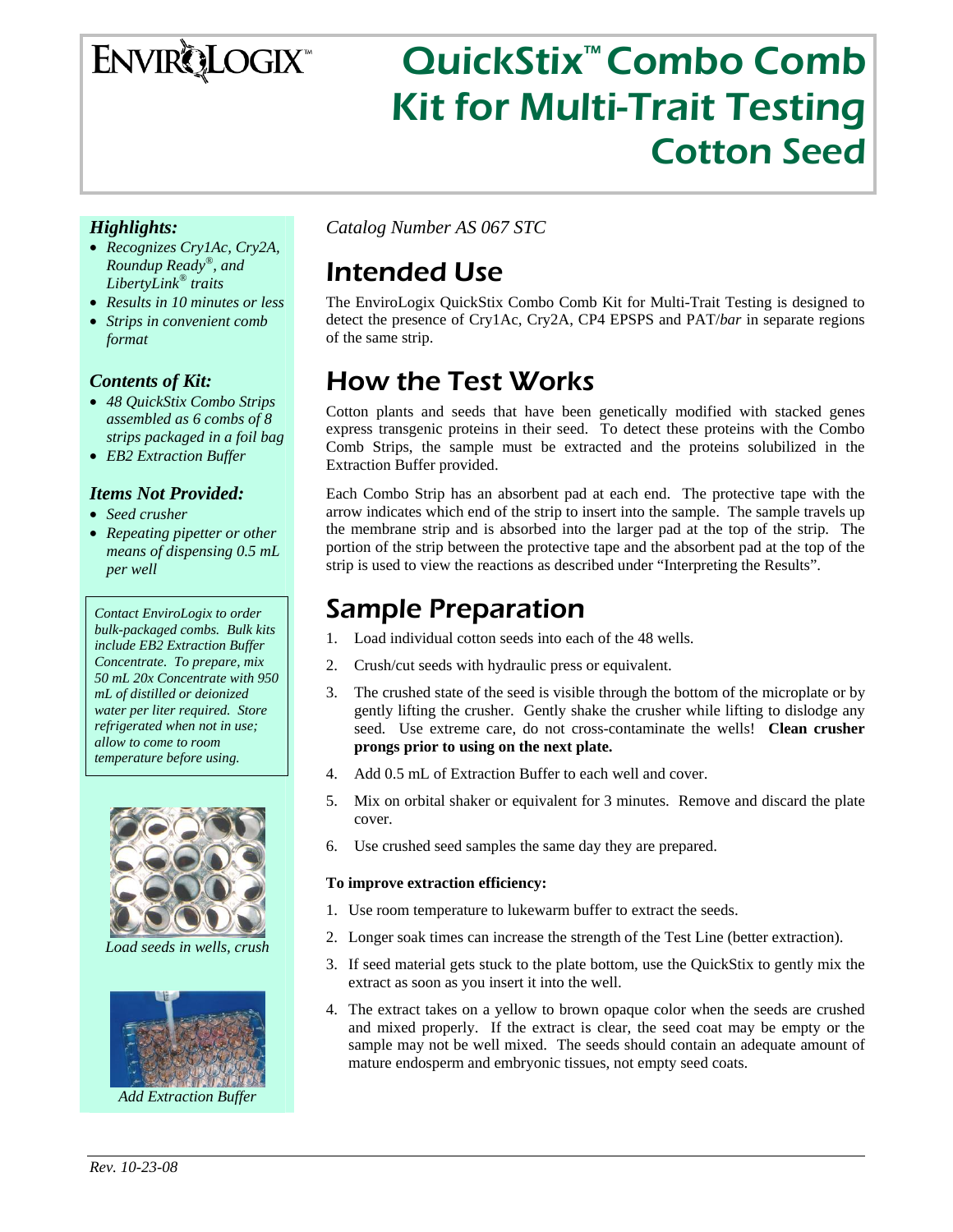

*Remove QuickStix Combs* 



*Insert Combs into plate* 

*Any clearly discernable pink Test Line is considered positive* 

### How to Run the QuickStix Comb Test

- 1. Allow refrigerated foil bag to come to room temperature before opening. Remove the QuickStix Combo Combs to be used. A blank space is provided to label each Comb if desired. Avoid bending the strips.
- 2. Place the combs into the wells with the colored tape facing you. The sample will travel up the strip.
- 3. Allow the strip to develop for 10 minutes before making final assay interpretations. Positive sample results may become obvious much more quickly.
- 4. Remove the Comb from the wells to read. To retain the strips, cut off and discard the bottom section of the strips covered by the arrow tape.

### Interpreting the Results

Development of the Control Line within 10 minutes indicates that the strip has functioned properly. Any strip that does not develop a Control Line should be discarded and the sample re-tested using another strip.

**One Line** – If the extract is from a negative sample, containing none of the target proteins, the strip will only show the Control Line, about 4 mm below the top pad.

**Two to Five Lines** – If the extract is from a sample containing Cry1Ac, Cry2A, CP4 EPSPS (Roundup Ready), and/or PAT/*bar* (LibertyLink) proteins, the appropriate test line(s) will appear. Please refer to the interpretation guide below.

|                      |                        | <b>Interpretation Guide</b>                                       |                                                                                |                                                  |                                                                                         |                                                                |                                                            |                                                                |                                                     |
|----------------------|------------------------|-------------------------------------------------------------------|--------------------------------------------------------------------------------|--------------------------------------------------|-----------------------------------------------------------------------------------------|----------------------------------------------------------------|------------------------------------------------------------|----------------------------------------------------------------|-----------------------------------------------------|
| 123456 bar/RR/2A/1Ac |                        | (e.g. Roundup Ready, RR Flex)<br>-Cry 1Ac<br>-Cry2A,<br>+RR, -LL, | $+Cry$ 1Ac<br>(e.g. Bollgard/RR or<br>-Cry2A,<br>WideStrike/RR)<br>ĻL,<br>+RR, | -RR, -LL, +Cry2A, +Cry 1Ac<br>(e.g. Bollgard II) | $+Cry$ 1Ac<br>Bollgard II/RR)<br>+RR, -LL, +Cry2A,<br>$\overline{6}\cdot\overline{6}$ . | -RR, +LL, -Cry2A, -Cry 1Ac<br>LibertyLink)<br>$\overline{6.9}$ | -RR, +Cry2A, +Cry 1Ac +LI<br>(e.g. BollgardII/LibertyLink) | -RR, -LL, -Cry2A, +Cry1Ac,<br>Bollgard or WideStrike)<br>(e.g. | -RR, -LL, -Cry2A, -Cry1Ac,<br>(e.g. non-GMO cotton) |
|                      | Control Line           | ✔                                                                 | ✔                                                                              | ✔                                                | ✔                                                                                       | ✔                                                              | ✔                                                          | ✔                                                              | ✔                                                   |
|                      | Cry1Ac Test Line       |                                                                   | ✔                                                                              | ✔                                                | ✔                                                                                       |                                                                | ✔                                                          | ✔                                                              |                                                     |
|                      | Cry2A Test Line        |                                                                   |                                                                                | ✔                                                | ✔                                                                                       |                                                                | ✔                                                          |                                                                |                                                     |
|                      | RR<br><b>Test Line</b> | ✔                                                                 | ✔                                                                              |                                                  | ✔                                                                                       |                                                                |                                                            |                                                                |                                                     |
|                      | LL<br><b>Test Line</b> |                                                                   |                                                                                |                                                  |                                                                                         | ✔                                                              | ✔                                                          |                                                                |                                                     |
|                      |                        |                                                                   |                                                                                |                                                  |                                                                                         |                                                                |                                                            |                                                                |                                                     |

Indicates where a test line will appear *(positive result for that specific trait Indicates no test line (negative result for that specific trait)* 

Please note that for ease of interpretation, the labels on each strip list the proteins in the order that their Test Lines appear, bottom (arrow end) to top (lot number end).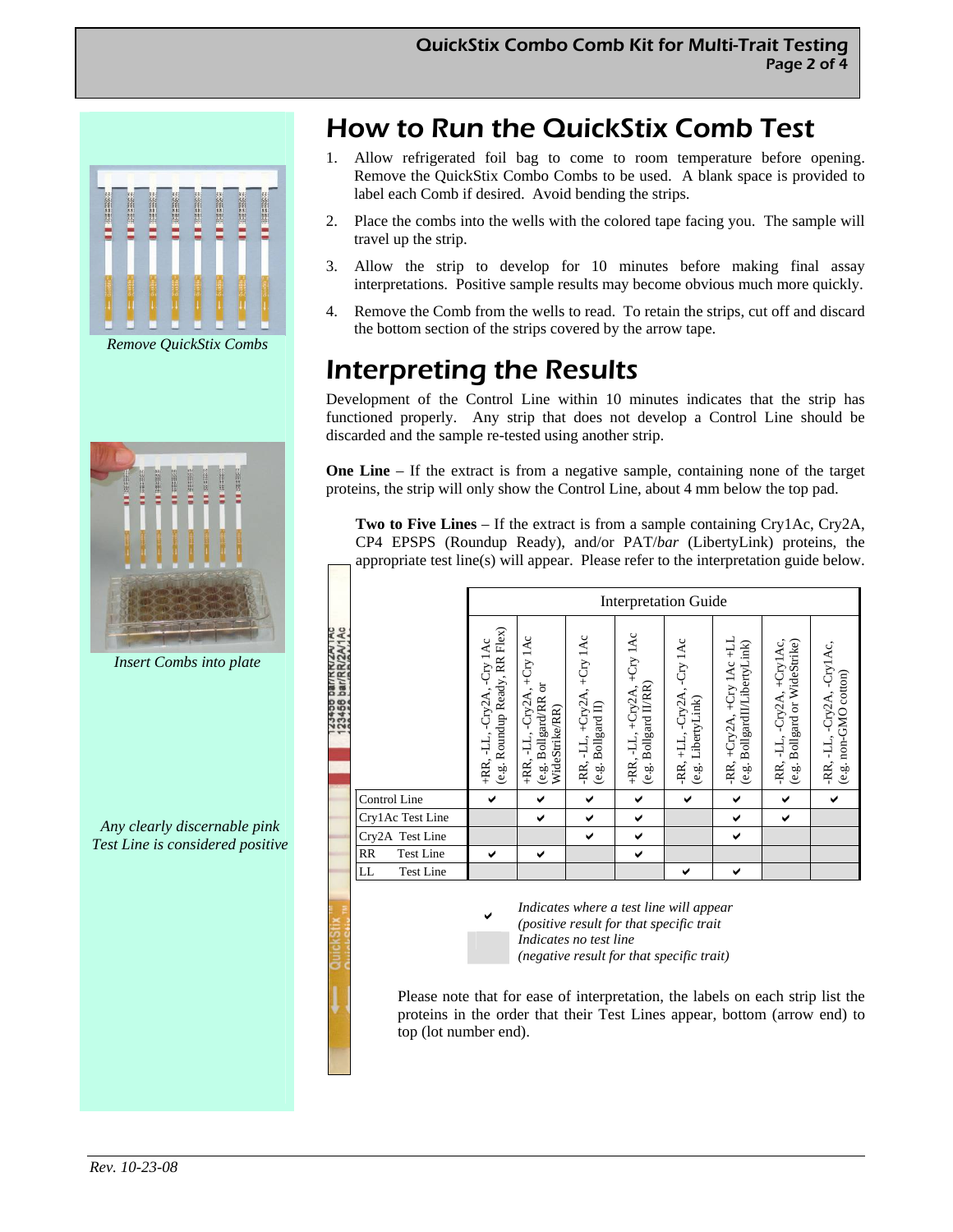







### Kit Storage

This Kit can be stored at room temperature, or refrigerated for a longer shelf life. Please note the shelf life on the kit label for each storage temperature. The kit may be used in field applications; however, prolonged exposure to high temperatures may adversely affect the test results. Do not open the foil bag until ready to use the test strips.

### Precautions and Notes

- This kit is designed for screening for presence or absence only and is not meant to be quantitative.
- This product is currently not applicable for use in any other crop than cotton.
- As with all tests, it is recommended that results be confirmed by an alternate method when necessary.
- The assay has been optimized to be used with the protocol and with the buffer provided in the kit. Deviation from this protocol may invalidate the results of the test.
- A negative result with this kit does not mean that the sampled tissue has not been otherwise genetically modified.
- A strong positive result may safely be interpreted in as little as 2 minutes after sample addition. It is not safe, however, to conclude that a sample is negative before a full 10 minutes has elapsed.
- Protect all components from hot or cold extremes of temperature when not in use. Do not leave in direct sunlight or in vehicle.